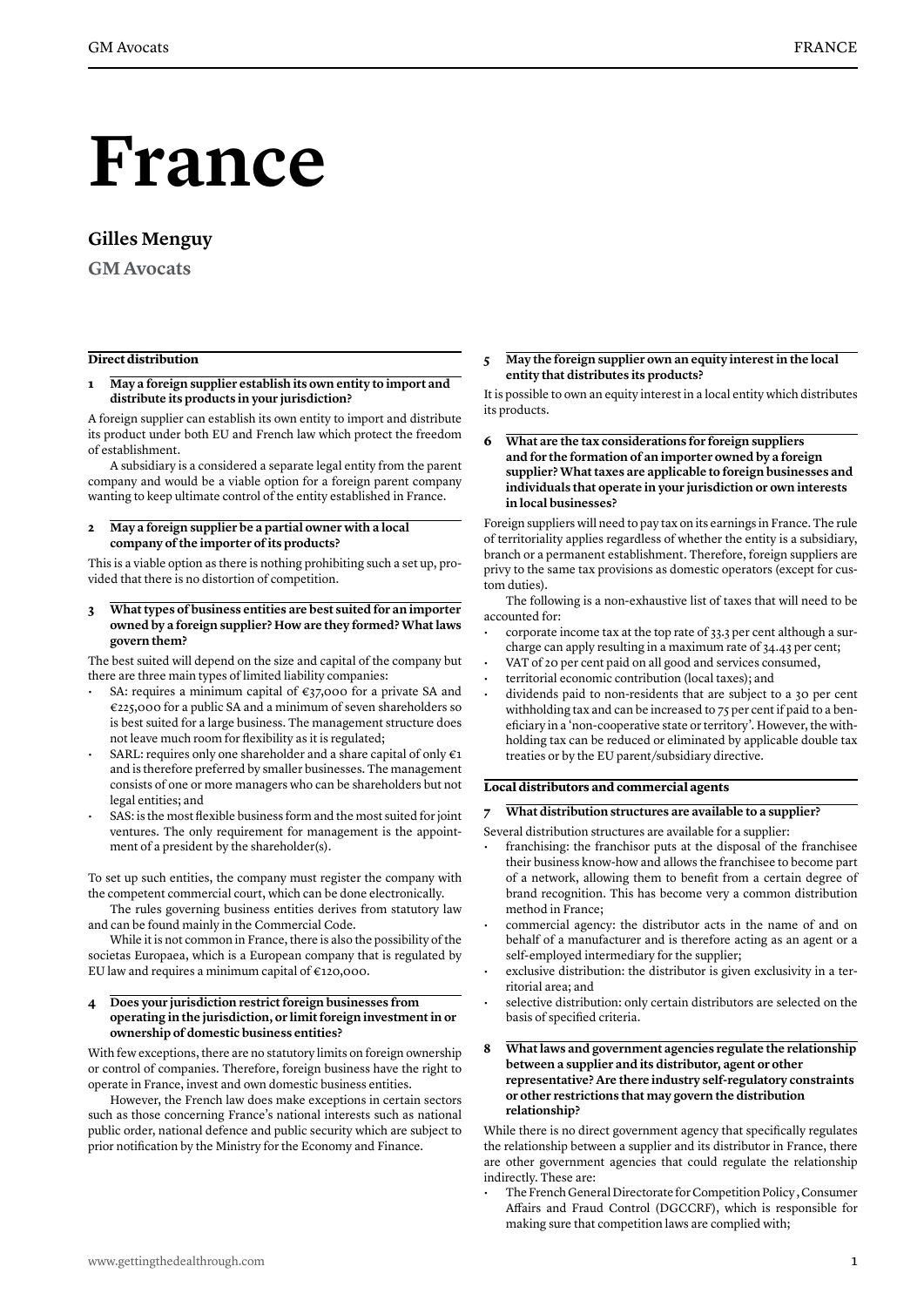- The French Competition Authority/the European Commission;
- The National Data Protection Commission; and
- sector-relevant agencies.

The relevant laws regulating the relationship between supplier and distributor/agent would be as follows:

- article L134-1 of the Commercial Code that outlines what the agency relationship consists of;
- Books III and IV and article 442-6 of the Commercial Code that outline that a relationship between two commercial partners needs to be governed by fairness and prohibiting any serious imbalance between the parties;
- the European Regulation (EU) No. 330/2010 of 20 April 2010 on the application of article 101(3) of the TFEU that places limits on restrictions that a supplier could place on a distributor or agent; and
- Act No. 78-17 of 6 January 1978 as amended (the Data Protection Act) and Decree No. 2005-1309 implementing it.
- **9 Are there any restrictions on a supplier's right to terminate a distribution relationship without cause if permitted by contract? Is any specific cause required to terminate a distribution relationship? Do the answers differ for a decision not to renew the distribution relationship when the contract term expires?**

This depends on whether the distribution agreement was a fixed-term agreement or not.

- fixed term: the parties cannot terminate the contract before it has reached its term unless there is a specific clause that provides otherwise or there has been serious misconduct by one of the parties; and
- non-fixed term: the parties are free to terminate the contract without cause provided that adequate notice has been given.

One of the main restrictions is that a party must provide adequate notice to the other party before terminating a business relationship as set out in article L442-6-1-5° of the Commercial Code unless there has been serious misconduct in which case notice would not be necessary but the courts have set the threshold high for the interpretation of serious misconduct.

It is within a supplier's rights not to renew a distribution relationship provided that it exercises its rights not to renew in accordance with the renewal provision. The courts have upheld that non-renewal can be abusive if a supplier induces an operator into thinking that there will be renewal or if there is inducement to make investments shortly before the contract expires.

### **10 Is any mandatory compensation or indemnity required to be paid in the event of a termination without cause or otherwise?**

This depends on the qualification of the contract:

- non-fixed term: parties can terminate such a contract freely without having to pay any compensation or indemnity unless the termination was abusive, in which case compensatory damages could be awarded but not punitive ones;
- non-fixed term without notice: the victim can ask for compensation correlating to the loss of profit but not the loss of turnover which would normally have been perceived during the notice period which was not complied with; and
- fixed-term before the expiry date: the victim can ask for compensation correlating to the loss of profit but not the loss of turnover which would have been perceived if the contract had been left to run its course and provided there was no serious breach or misconduct on the victim's part.

Furthermore, a commercial agent is entitled to a termination payment at the end of the agreement as set out in article L134-12 of the Commercial Code.

**11 Will your jurisdiction enforce a distribution contract provision prohibiting the transfer of the distribution rights to the supplier's products, all or part of the ownership of the distributor or agent, or the distributor or agent's business to a third party?**

Such a contractual provision would be likely to be enforced in France since parties are generally free to decide on contractual terms. However, there are alternatives to an outright prohibition such as allowing a transfer, subject to the supplier's consent.

While the parties could agree to a provision that prohibited change in ownership or the transfer of its business to a third party, it would be much more common to see a provision which gave the supplier the right to terminate an agreement in such cases.

#### **Regulation of the distribution relationship**

**12 Are there limitations on the extent to which your jurisdiction will enforce confidentiality provisions in distribution agreements?**

While confidentiality agreements are common, there are limitations to the extent to which the courts will enforce them.

For example, the information would need to be confidential and not have been previously revealed to the public or known by the cocontractor before entering into the contract.

Furthermore, the provision would need to be limitative and not too broad in order for it to be enforced.

#### **13 Are restrictions on the distribution of competing products in distribution agreements enforceable, either during the term of the relationship or afterwards?**

Non-compete provisions restrict competition and therefore need to be limited in their scope in order to be enforceable. This is especially the case for post-contractual non-compete provisions.

Non-compete provisions are admitted during the term of the contract provided that they are not longer than five years or indefinite, which would be the case if an obligation was automatically renewable.

More stringent criteria have to be met for post-contractual noncompete provisions outlined by EU Regulation 330/2010 on vertical restraints. These include having to be limited to:

- competing goods and services;
- to the premises and land from where the former distributor operated;
- to a period of one year after termination of the agreement; and
- the necessity in protecting know-how that has been transferred to the distributor by the supplier.

The French law mirrors the French law as updated by the Macron Law which entered into force on 6 August 2016.

In a commercial agency, the agent's obligation to act dutifully toward the supplier, pursuant to article L134-3 of the Commercial Code, would limit their actions vis-à-vis a competitor, even in absence of a specific non-compete clause. However, if there was such a clause, it could not exceed two years and would have to be limited to the territory and the kinds of goods that they had been designated to buy or sell.

#### **14 May a supplier control the prices at which its distribution partner resells its products? If not, how are these restrictions enforced?**

While maximum resale prices can be fixed, the same is not possible for minimum resale prices as these cannot be controlled by the supplier. These restrictions are enforced by the DGCCRF, which can impose fines.

In addition, the French Competition Authority and the European Commission can impose penalties for price-fixing agreements.

However, in a commercial agency, as the agent is working as an intermediary for the supplier, the supplier can fix the prices.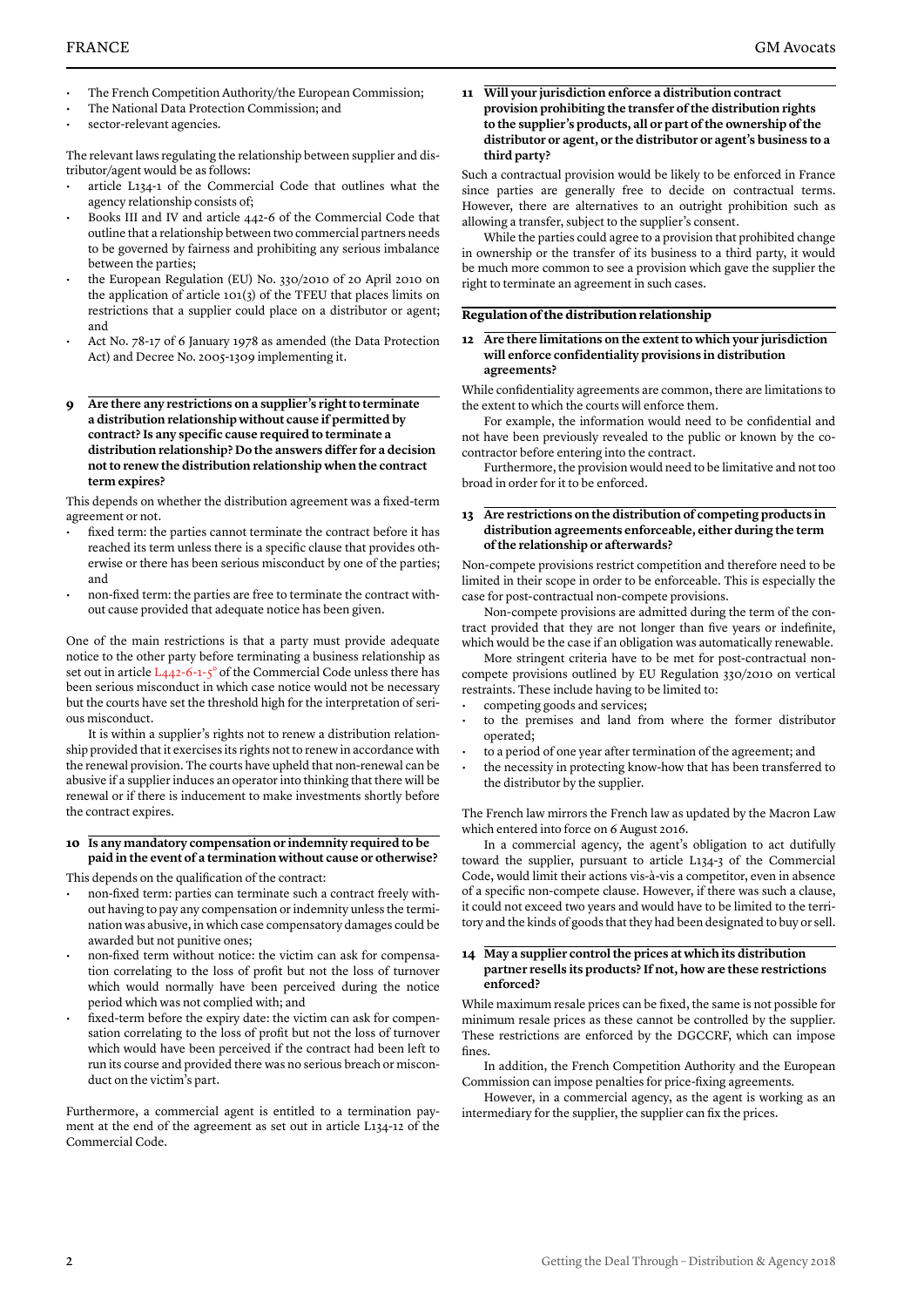#### **15 May a supplier influence resale prices in other ways, such as suggesting resale prices, establishing a minimum advertised price policy, announcing it will not deal with customers who do not follow its pricing policy, or otherwise?**

While suggesting resale prices is acceptable, a supplier cannot control minimum resale prices, even if it is done in an indirect way. Placing too much pressure on distributors such as establishing minimum advertised price policy or announcing it will not deal with customers who do not follow its pricing policy would be illicit.

#### **16 May a distribution contract specify that the supplier's price to the distributor will be no higher than its lowest price to other customers?**

Pursuant to article L442-6 II d of the Commercial Code, a distribution contract specifying that the supplier's price to the distributor will be no higher than its lowest price to other customers are unenforceable.

**17 Are there restrictions on a seller's ability to charge different prices to different customers, based on location, type of customer, quantities purchased, or otherwise?**

Such restrictions do not exist provided that the seller's actions do not: distort competition;

- create significant imbalances between professionals; and
- impose manifestly unfair and excessive terms.
- **18 May a supplier restrict the geographic areas or categories of customers to which its distribution partner resells? Are exclusive territories permitted? May a supplier reserve certain customers to itself ? If not, how are the limitations on such conduct enforced? Is there a distinction between active sales efforts and passive sales that are not actively solicited, and how are those terms defined?**

While the general principle is that the distribution partners can sell freely without restraint, there are certain exceptions.

A distinction needs to be made between active sales and passive sales:

- passive sales: these are sales in response to an unsolicited demand that a supplier cannot restrict; and
- active sales: these are sales that involve actively approaching customers. A supplier can exclude a distributor from selling in a territory or to customer groups which have been reserved exclusively for another distributor or for the supplier itself.

Selective distribution allows for a supplier to restrict sales pursuant to objective criteria, a distribution option suitable for high-end items.

The supplier must not prevent a distributor from selling products online, although they could impose the existence of a physical sales outlet (prohibition of 'pure players').

#### **19 May a supplier restrict or prohibit e-commerce sales by its distribution partners?**

Internet sales are considered passive sales (see question 18). Therefore, a supplier cannot prohibit internet sales, even in a selective distribution system. However, a supplier can nonetheless restrict the distribution partners online presence to their assigned territory and can also impose certain conditions. Suppliers can regulate e-commerce by requiring some quality standards as would be the case in a physical sales outlet.

The restriction of e-commerce is a relatively new phenomenon resulting in uncertainty surrounding the enforcement of restrictive provisions.

#### **20 Under what circumstances may a supplier refuse to deal with particular customers? May a supplier restrict its distributor's ability to deal with particular customers?**

A supplier can refuse to deal with particular customers provided that doing so would not distort any competition.

Furthermore, a supplier can dictate to a distributor to not sell to a particular customer group if it has been exclusively allocated to a different distributor or reserved for the supplier themselves. However, this is only the case for active sales as passive sales made by a distributor cannot be restricted.

A supplier is free to ban a distributor from selling to unauthorised sellers in a selective distribution network in order to protect it.

In other circumstances, a supplier cannot restrict the distributor's autonomy to deal with customers but 'soft measures,' are tolerated such as outlining the benefits of dealing with a particular customer group.

#### **21 Under which circumstances might a distribution or agency agreement be deemed a reportable transaction under merger control rules and require clearance by the competition authority? What standards would be used to evaluate such a transaction?**

A transaction would either need to be cleared by either the French Competition Authority or the European Commission depending on the circumstances of the transaction.

The French Competition Authority would be competent if the operation was qualified as a concentration, the total worldwide sales figure of all involved companies exceeded €150 million and the total sales figure generated in France by at least two of the companies was greater than €50 million.

However, the European Commission would be competent if the thresholds outlined in Council Regulation No. 139/2004 were reached, such as a worldwide turnover exceeding €5 billion and an aggregate turnover of at least two of the companies exceeding €250 million

The authorities adopt an economic approach to analysing whether a transaction can be cleared, focusing on the effects that concentrations would have on the market's structure and the impact that this could have on competition.

**22 Do your jurisdiction's antitrust or competition laws constrain the relationship between suppliers and their distribution partners in any other ways? How are any such laws enforced and by which agencies? Can private parties bring actions under antitrust or competition laws? What remedies are available?**

Both French and EU competition laws prohibit anti-competitive practices such as abuse of a dominant position and illegal cartels. The relevant EU legislation would be article 101 and 102 of the TFEU and European Regulation No. 330/210.

Under French law, article L420-1, 420-2 and 442-6 of the Commercial Code outline further anti-competitive practices.

The DGCCRF can intervene to enforce these laws in a supplier and distributor relationship and can impose fines in case of anti-competitive practice.

Furthermore, a private party can sue for compensatory damages if they have been victim to anti-competitive practices.

Order No. 2017-303 of 9 March 2017 and its supplemental decree increased the efficiency in which a victim can enforce competition rules and obtain full compensation.

#### **23 Are there ways in which a distributor or agent can prevent parallel or 'grey market' imports into its territory of the supplier's products?**

There are ways to prevent parallel or 'grey market' imports in relation to active sales in selective distribution. Therefore, a distributor can ask that a supplier find out who is responsible for the imports. Often times it will be a distributor who is part of the network who has resold to a non-member, in which case both the supplier and the distributor could claim compensatory damages.

In exclusive distribution, a distributor can be sued if they make active sales in another's territory. The victim can be awarded compensatory damages.

However, it can difficult to prove with certainty that the sales have indeed been active, since they could have been passive sales which are permitted.

#### **24 What restrictions exist on the ability of a supplier or distributor to advertise and market the products it sells? May a supplier pass all or part of its cost of advertising on to its distribution partners or share in its cost of advertising?**

Contractual freedom governs how the supplier and distributor organise advertising and its costs. Therefore, the supplier can allow the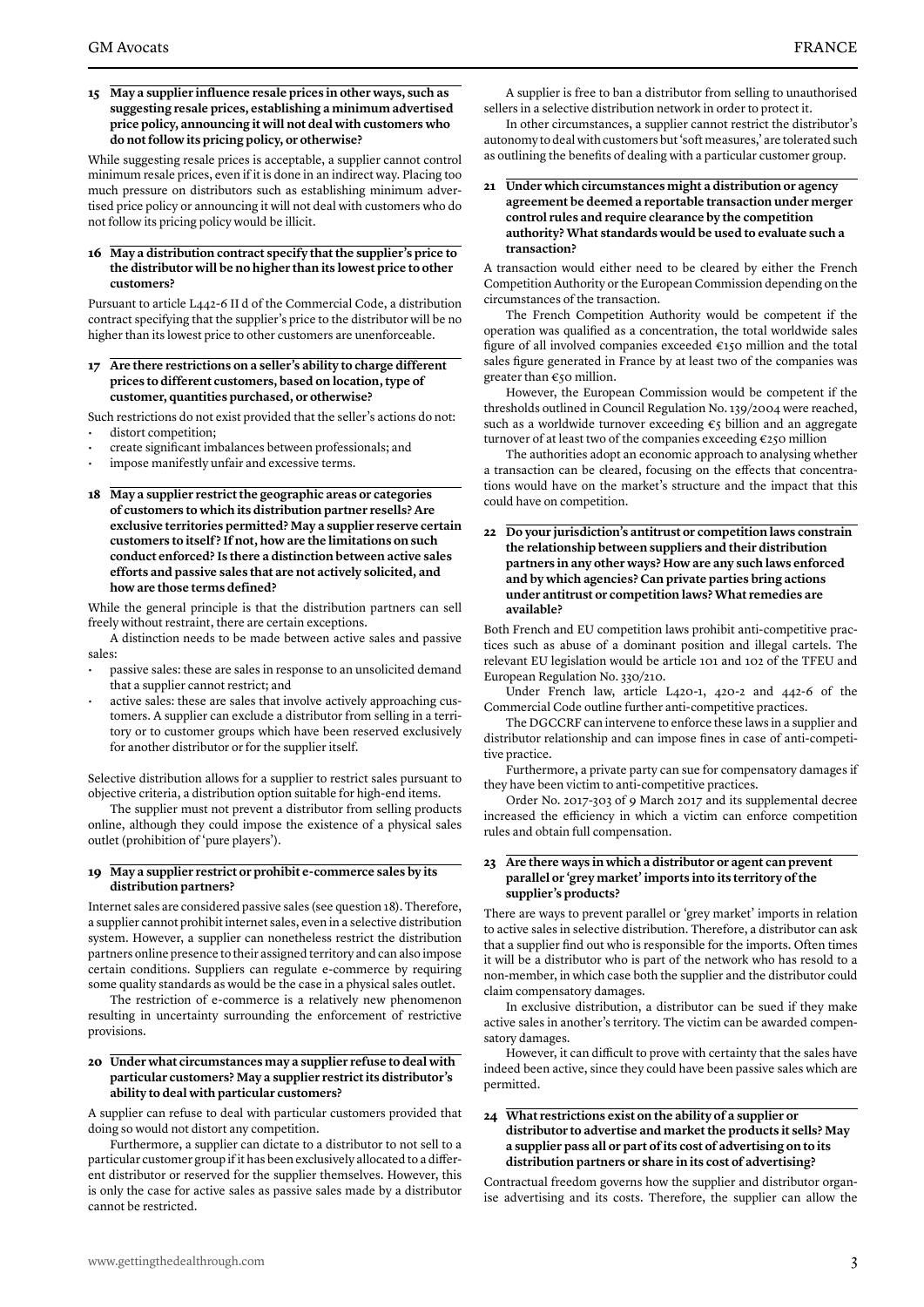distributor to advertise directly while imposing marketing standards so as to protect the network common identity.

However, deceptive or misleading advertising towards consumers is not permitted under L121- 1 of the Consumer Code.

Provided that doing so does not create a significant imbalance pursuant to article  $L_{442-6}$  I  $2^{\circ}$  of the Commercial Code, the supplier can pass all its cost of advertising to the distributor or do so partially.

#### **25 How may a supplier safeguard its intellectual property from infringement by its distribution partners and by third parties? Are technology-transfer agreements common?**

There is a distinction between the treatment of protection of patents and trademarks and the protection of business know-how and trade secrets. These are:

- patents and trademarks: if a patent or trademark has been registered with the National Industrial Property Institute by the supplier, the distributor will need to have a licence to benefit from use of one or the other. Furthermore, compensation for misconduct can be obtained from the courts should there be any infringement of a proprietary right and a supplier can seize any counterfeit items; and
- trade secrets and know-how: while these are not protected as a proprietary right in France, protection can be afforded by other legal mechanisms such as under criminal and civil law. Furthermore, confidentiality provisions can ensure that trade secrets and knowhow are kept secret.

Technology-transfer agreements are more common in important financial operations and less so in simple distribution relationships in France.

#### **26 What consumer protection laws are relevant to a supplier or distributor?**

The Consumer Code sets out the consumer protection laws in France which were reinforced by the Hamon Law of 17 March 2014 and the LME Act of 2008.

The laws include:

- article 411-1, which provides for legal warranty in case of defect in the conformity of the product;
- article L111-1, which requires the professional to proffer accurate information to the consumer before and during the contractual relationship;
- article L33-3, which obliges the professional to draft terms informing customers of their rights in general terms;
- article L132-1, which prohibits an imbalance in the parties' rights and obligations; and
- article L121-20-12, which gives the consumer a withdrawal right of 14 days.

Furthermore, the Hamon Law introduced class actions which can be brought by a recognised consumer association on behalf of consumers, allowing them to be awarded compensatory damages if they have fallen victim to a professional's misconduct.

#### **27 Briefly describe any legal requirements regarding recalls of distributed products. May the distribution agreement delineate which party is responsible for carrying out and absorbing the cost of a recall?**

The DGCCRF can recall or withdraw products that it deems to be defective or presenting a risk to consumers.

Suppliers have an obligation to warn consumers as soon as they become aware of a product's malfunction for security reasons.

Contractual freedom allows the distribution agreement to delineate which party is responsible for the cost of a recall, provided that there is no significant imbalance created between the parties as a result.

#### **28 To what extent may a supplier limit the warranties it provides to its distribution partners and to what extent can both limit the warranties provided to their downstream customers?**

A supplier can either extend or limit the warranties it provides to its distribution partners, but it cannot rule out a warranty.

For example, a supplier cannot limit the warranty it provides to a distributor (unless they are the same specialised operator) in relation to hidden defects (1641 of the Civil Code), which renders the goods unfit for their intended use or which impairs its use in such a way that if the purchaser had known they would not have bought it or bought it at a lower price. This is regardless of whether there was any wrong-doing on the supplier's behalf.

Warranties that are provided to consumers cannot be restricted or ruled out.

#### **29 Are there restrictions on the exchange of information between a supplier and its distribution partners about the customers and end-users of their products? Who owns such information and what data protection or privacy regulations are applicable?**

The key legislation relating to personal data is Act No. 78-17 of 6 January 1978 on Information Technology, Data Files and Civil Liberties as amended, also known as the Data Protection Act (DPA) and Decree No. 2005-1309 of 20 October 2005 in France.

The French Data Protection Authority is responsible for enforcing the DPA. The DPA provides rights and guarantees to individuals who have their data processed and outlines that consumers should be informed of how information relating to them will be processed at the time the data is collected.

Parties cannot transfer personal data to a country that is not an EU member if it does not provide a sufficient level of privacy. The new US Privacy Shield seems to provide an extra level of data protection, such as stronger surveillance and enforcement by the US Department of Commerce and Federal Trade Commission, facilitating the transfer of data between the continents.

Being independent from the supplier, each distributor owns the data they have gathered about final consumers or customers as the data controller. However, the supplier could contractually oblige the distributor to share the information with them provided that the DPA was complied with.

Since 1978, files or automated processing systems containing personal information must be declared to the National Commission of Informatics and Liberties (CNIL). The CNIL also has to be informed about any exchange concerning this data, otherwise the contract is void.

#### **30 May a supplier approve or reject the individuals who manage the distribution partner's business, or terminate the relationship if not satisfied with the management?**

This depends on whether the distributor is completely independent from the supplier. If the supplier has an equity interest in the distribution partner's business, they would be entitled to make decisions regarding management but if the distributor is completely independent, the supplier could not terminate the relationship based on management decisions.

However, a 'key person' clause could be included in the contract to allow for the terminating of a contract in case of departure of a certain manager or shareholder.

#### **31 Are there circumstances under which a distributor or agent would be treated as an employee of the supplier, and what are the consequences of such treatment? How can a supplier protect against responsibility for potential violations of labour and employment laws by its distribution partners?**

As a matter of principle, the distributor or agent is considered an independent trader. However, if the distributor or agent lacks the independence necessary to qualify as such and instead is placed in a subordinate relationship by the supplier, the French courts will treat the them as an employee.

Therefore, it will be necessary for the supplier to make sure that the distributor or agent remains independent in order to be protected against responsibility for violations of employment laws. The French courts have considered that there is subordination if the supplier strictly defines retail prices (except in commercial agency) or if the supplier is the owner of the distributor's client list under the contract.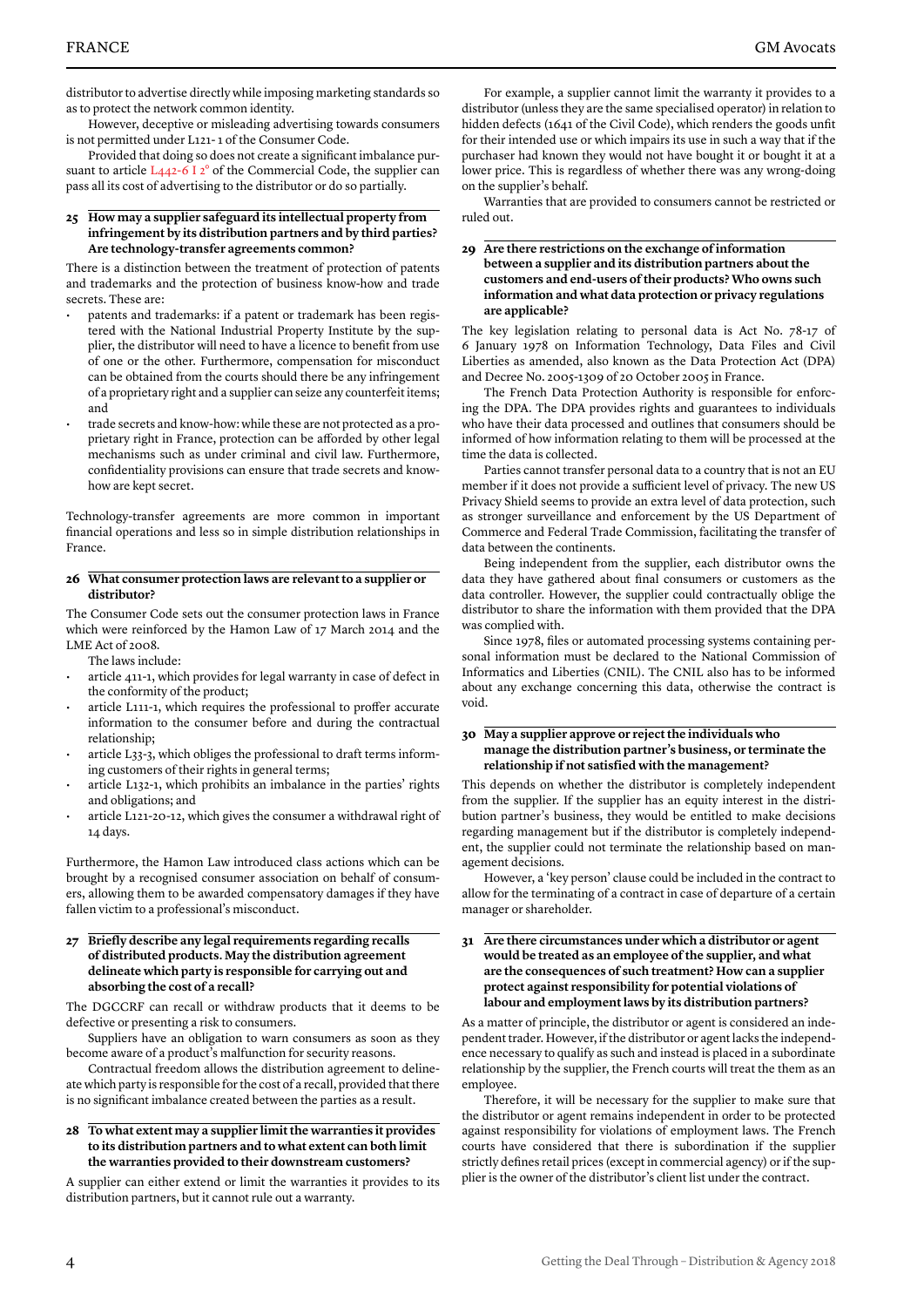Article L134-5 stipulates the meaning of the payment of a commission to a commercial agent. However, the payment is a matter left to contractual freedom.

#### **33 What good faith and fair dealing requirements apply to distribution relationships?**

Article 1104 of the Civil Code outlines that contracts must be negotiated, concluded and performed in good faith and failure to comply with such obligations can result in the contract being void.

Furthermore, Book III of the Commercial Code outlines certain obligations such as:

- the publication of an annual document regarding the general conditions of prices:
- a pre-contractual document;
- the prohibition of a significant imbalance between parties' rights; and
- prior notice in case of contract termination.

#### **34 Are there laws requiring that distribution agreements or intellectual property licence agreements be registered with or approved by any government agency?**

There are no laws requiring a registration or approval by a government agency of a distribution agreement or an intellectual property licence agreement unless they need to be approved by the French Competition Authority or the European Commission (see question 20). Furthermore, pursuant to the Macron Act of 2015, certain distribution agreements will need to be communicated to the Competition Authority under certain conditions (worldwide turnover of more than  $\epsilon$ 10 billion and domestic turnover exceeding  $\epsilon$ 3 billion).

#### **35 To what extent are anti-bribery or anti-corruption laws applicable to relationships between suppliers and their distribution partners?**

The Sapin II law introduced in the French criminal code requires companies which reach a certain threshold (more than 500 employees and a turnover of at least €100 million, where the holding company has its registered office in France), to adopt an anti-bribery compliance programme that will satisfy certain provisions set out in the law such as: setting up a whistleblowing system;

- creating a risk map;
- run due diligence on the company's major clients;
- train employees that are more at risk;
- set up a disciplinary process in case of breach of conduct; and
- set up an internal process to control the measures implemented.

Furthermore, bribery and corruption can be punished criminally.

#### **36 Are there any other restrictions on provisions in distribution contracts or limitations on their enforceability? Are there any mandatory provisions? Are there any provisions that local law will deem included even if absent?**

A distinction needs to be made between the relationship governing a business-to-business relationship and the business-to-consumer relationship. In the latter, mandatory provisions are deemed included in the contract, even if they are absent. Furthermore, unfair provisions, limitation of liability and guarantee clauses are deemed unwritten.

There are clauses that the courts will not enforce in business-tobusiness relationships such as a limited liability clause relating to an essential obligation, a clause limiting prior notice rights and a clause forbidding a partner to assign debt obligations.

#### **Governing law and choice of forum**

#### **37 Are there restrictions on the parties' contractual choice of a country's law to govern a distribution contract?**

The parties have contractual freedom to choose which country's law will govern a distribution contract. The European Regulation No. 593/2008, dated 17 June 2008, outlines that a 'contract shall be governed by the law chosen'.

There are restrictions on the enforceability of such clauses as they can be limited by mandatory rules of French international public order.

#### **38 Are there restrictions on the parties' contractual choice of courts or arbitration tribunals, whether within or outside your jurisdiction, to resolve contractual disputes?**

Since there are no restrictions on the contractual choice of courts, forum-selection provisions and arbitration clauses are valid provided they are between two professionals and they are mentioned in the contract with exception made for legal action made in emergency.

**39 What courts, procedures and remedies are available to suppliers and distribution partners to resolve disputes? Are foreign businesses restricted in their ability to make use of these courts and procedures? Can they expect fair treatment? To what extent can a litigant require disclosure of documents or testimony from an adverse party? What are the advantages and disadvantages to a foreign business of resolving disputes in your country's courts?** 

In commercial proceedings, it is the commercial court that has exclusive jurisdiction to hear cases, of which there are eight in the country. The Paris Court of Appeal has jurisdiction of appeals. The Supreme Court in France, responsible for overlooking commercial disputes, is the Cour de Cassation.

Foreign businesses are not restricted in their ability to make use of these courts and procedures and they cannot be discriminated against for being a foreign operator.

A judge can order the disclosure of documents from an adverse party. Furthermore, the judge can authorise the entering of premises



9 rue de Téhéran 75008 Paris France

#### **Gilles Menguy gmenguy@gm-avocats.com**

Tel: +33 01 76 21 77 21 Fax: +33 01 76 21 77 22 gm-avocats.com